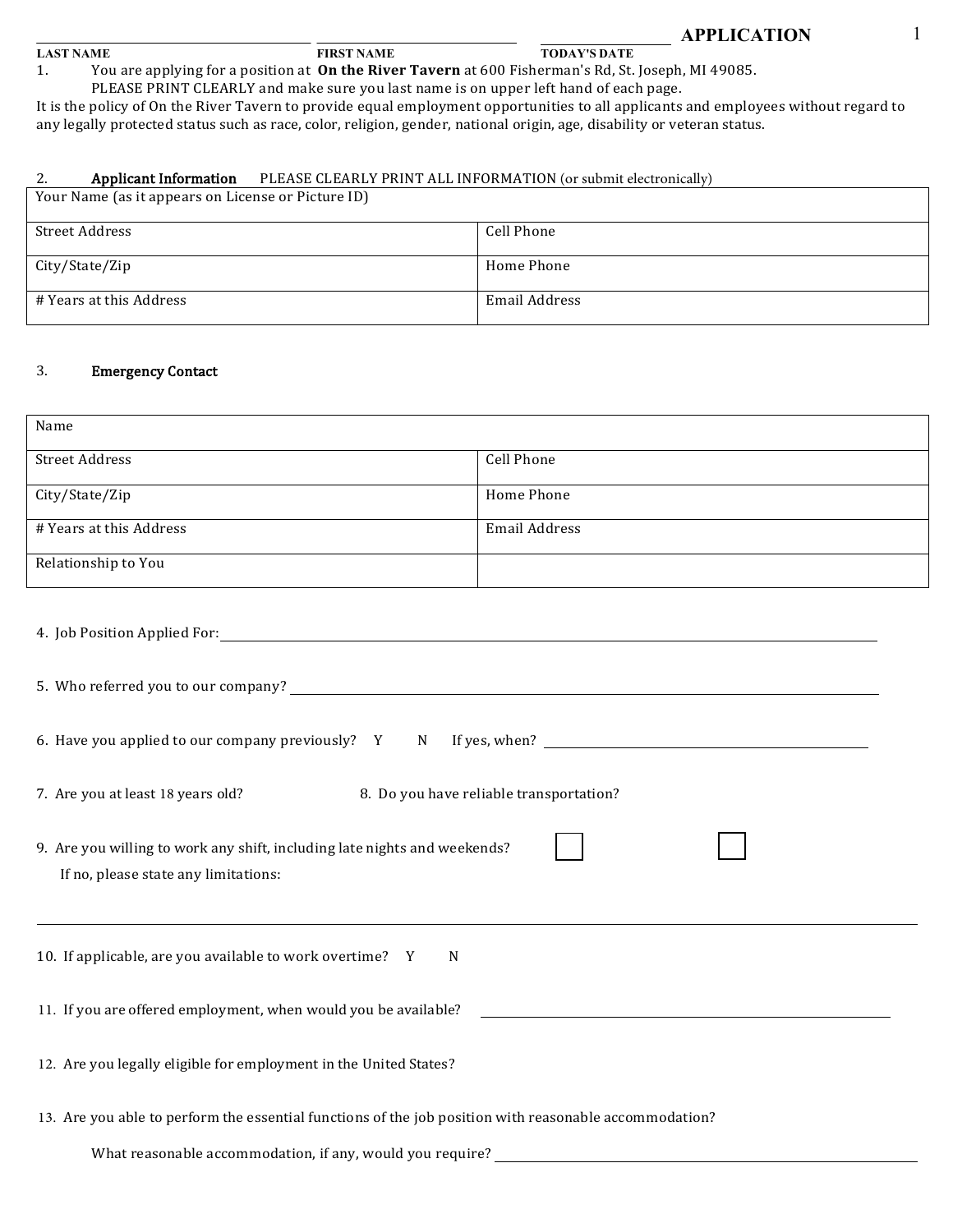# THE EXISTENCE OF A CRIMINAL RECORD DOES NOT CONSTITUTE AN AUTOMATIC BAR TO EMPLOYMENT UNLESS RELEVANT TO THE TYPE OF EMPLOYMENT.

Check those skills that you have. List any other skills that may be useful for the job you are seeking. Enter the number of years of experience, and circle the number which corresponds to your ability for each particular skill. ( $1 =$ Little/None  $5 =$ Exceptional )

| <b>Ability or Skill</b> | # Years | Rating |
|-------------------------|---------|--------|
|                         |         |        |
|                         |         |        |
|                         |         |        |
|                         |         |        |
|                         |         |        |
|                         |         |        |

## 16. Employment History (List most recent employment first)

| Employer           | Supervisor                       |
|--------------------|----------------------------------|
| Address            | City/State/Zip                   |
| Title              | Job/Duties                       |
| Reason for Leaving | Dates of Employment From:<br>To: |

| Employer           | Supervisor                       |
|--------------------|----------------------------------|
| Address            | City/State/Zip                   |
| Title              | Job/Duties                       |
| Reason for Leaving | Dates of Employment From:<br>To: |

### 17. Your Education and Training

| High School / GED       | Degree Received:       |
|-------------------------|------------------------|
| Address                 | City/State/Zip         |
|                         |                        |
| Highest Degree Received | From what Institution? |

| Other Training / Certificates      |      |    | From what Institution?         |
|------------------------------------|------|----|--------------------------------|
| Awards/Honors/Special Achievements |      |    |                                |
|                                    |      |    |                                |
| Military                           | From | To | Specialized Military Training: |

#### 18. Please provide any other information that you believe should be considered: